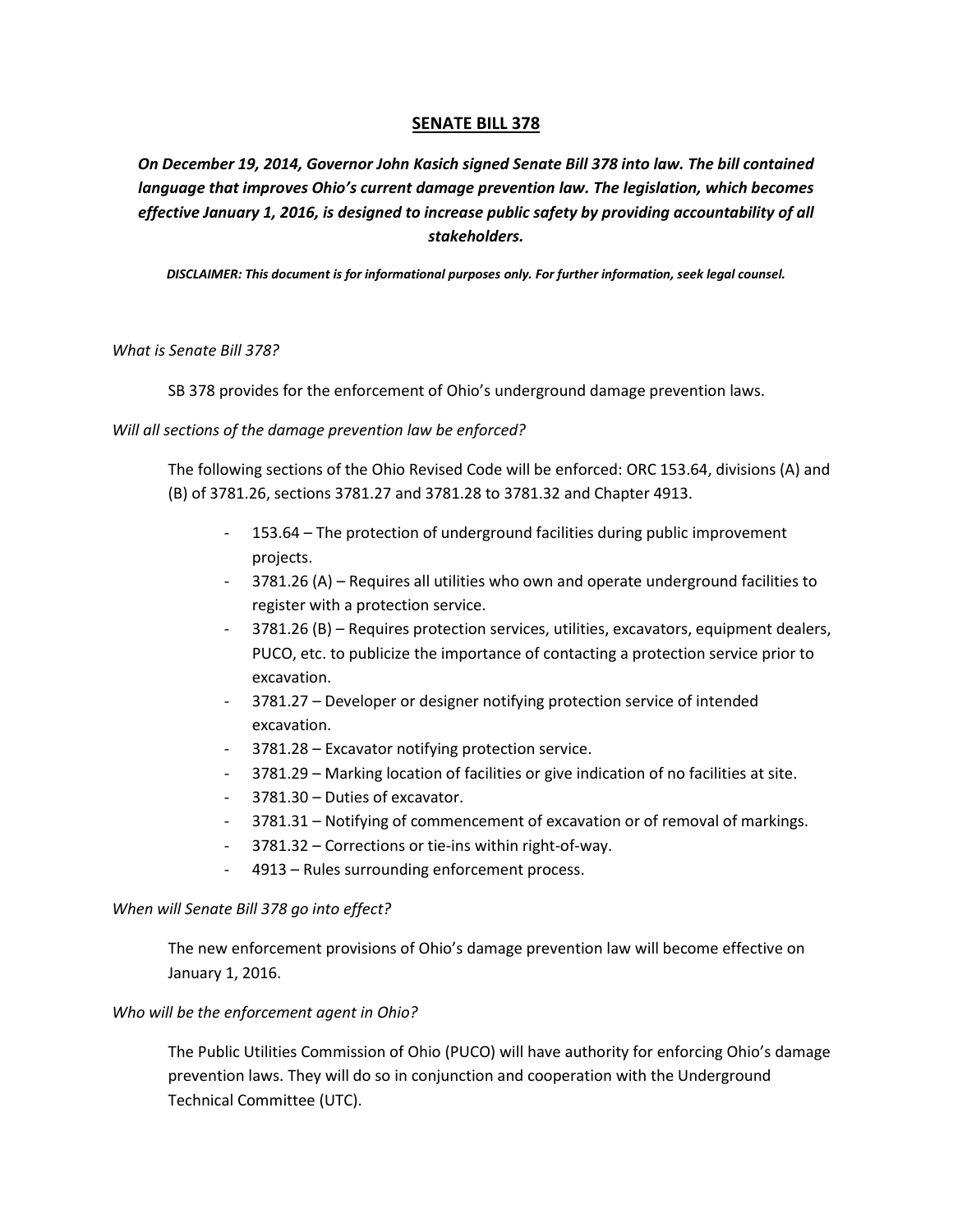### *Does the enforcement process determine liability for a damage?*

SB 378 does not address any liability for damages or related incidents. The enforcement process will only determine whether or not a compliance failure of the Ohio Revised Code has occurred, regardless of whether or not there was a damage. Any liability related to a damage must be determined within a court of law.

### *How will the enforcement process work?*

Details surrounding the logistics of the enforcement process will be sharpened over the course of the coming year. However, here is the basic framework of the enforcement process…

An aggrieved party of an alleged compliance failure of an enforceable section of the Ohio Revised Code may file a request for inquiry with the PUCO (likely via telephone or electronic means). The PUCO may notify the alleged responsible party and will gather information about the request for inquiry. The PUCO will then forward all information onto the UTC for review and recommendation of a fine, penalty or dismissal. The PUCO will then enforce the recommendation of the UTC.

If the alleged responsible party disagrees with the decision of the PUCO, they will have the opportunity to file for reconsideration.

Please see the attached flow chart for more information about the enforcement process.

### *What is the Underground Technical Committee (UTC) and what is its purpose?*

The UTC is a group of seventeen industry experts, appointed from a list provided by the industry, who are tasked with reviewing all reported violations of Ohio's damage prevention law.

These representatives are chosen from a list of candidates vetted by the states underground protection and damage prevention industry. They are appointed as follows…

- Four members from the commercial excavator industry, one appointed by each of the President of the Senate, the Speaker of the House of Representatives, the Senate Minority Leader and the House of Representatives Minority Leader
- One member of the natural gas transmission pipeline industry, appointed by the President of the Senate
- One member of the natural gas distribution industry, appointed by the Speaker of the House of Representatives
- One member of the electric utilities industry, appointed by the Governor
- One member of the electric cooperatives industry, appointed by the Speaker of the House of Representatives
- One member of a statewide organization representing independent oil and gas producers, appointed by the President of the Senate